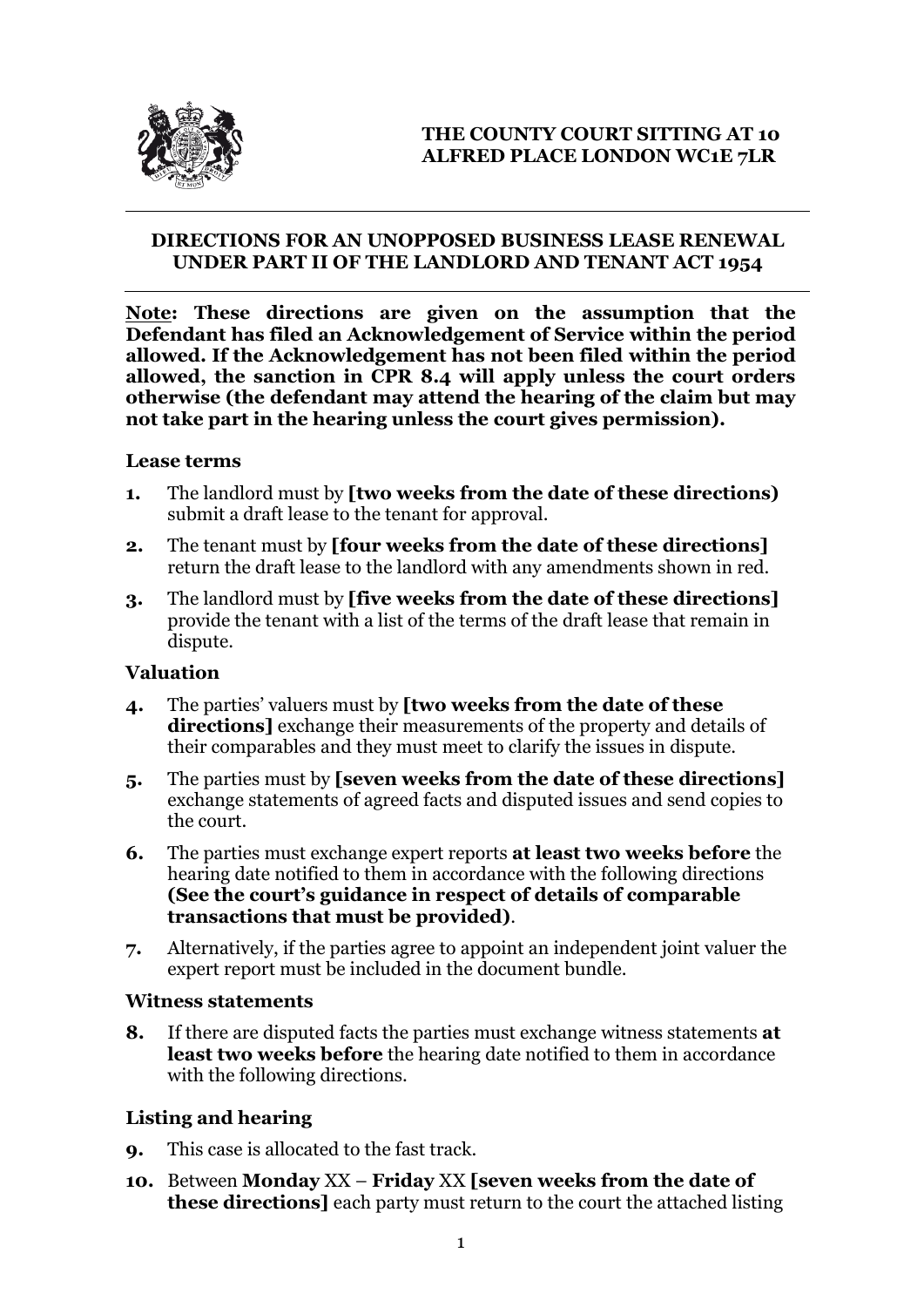questionnaire showing the availability of the parties' expert witnesses and advocates during the period of [**specify dates between 12 weeks from the date of these directions and the target date**. E.g. **09 October 2017 to 1 December 2017]***.* Any representations relating to the listing of the case should be set out in the questionnaire.

- **11.** Within **3 weeks** of receipt of the completed listing questionnaire the court will list the case for hearing. The court will immediately notify the parties of the hearing date.
- **12.** The hearing will take place at **10 Alfred Place, London, WC1E 7LR.** The court may wish to inspect the property. Any such inspection will take place immediately following the hearing or at an alternative time and date with the consent of the parties and by arrangement at the hearing.
- **13.** The parties must agree a bundle of documents relevant to the outstanding issues. The bundle must be indexed with numbered pages and the documents must, so far as possible, be in chronological order. The claimant must prepare the bundle, and send 1 copy to the defendant and 3 copies to the court at least **1 week** before the date of the hearing. The bundle must include copies of the following:-
	- County court particulars of claim and acknowledgement of service
	- All county court orders including the order transferring the case to the court sitting at 10 Alfred Place
	- These and any subsequent directions
	- The section 25 notice or section 26 request
	- Any agreement extending the statutory period
	- Up to date official copies of the entries at H M Land Registry of the freehold title and leasehold titles with coloured plans
	- Any relevant superior leases with coloured plans
	- The existing lease and coloured lease plan
	- The new draft lease and coloured lease plan with any disputed terms highlighted in red
	- Each parties' expert report with full details of all comparables and a memorandum of agreed facts (**See the court's guidance in respect of comparable transactions**)
	- ◆ Any witness statements of fact
	- A brief summary of the issues in dispute to be determined by the court
- **14.** Each party having been given the opportunity to make representations as to the hearing date it will be postponed only in exceptional circumstances. Any request for a postponement must be made either at a postponement hearing or at the start of the first day that the case is listed for hearing in accordance with the court's guidance.

**Whenever you send a letter or email to the court you must also send a copy to the other parties and note this on the letter or email.**

**If the claimant fails to comply with these directions the court may strike out all or part of its case.**

**If the defendant fails to comply with these directions the court may bar it from taking any further part in all or part of these proceedings and may determine all issues against it.**